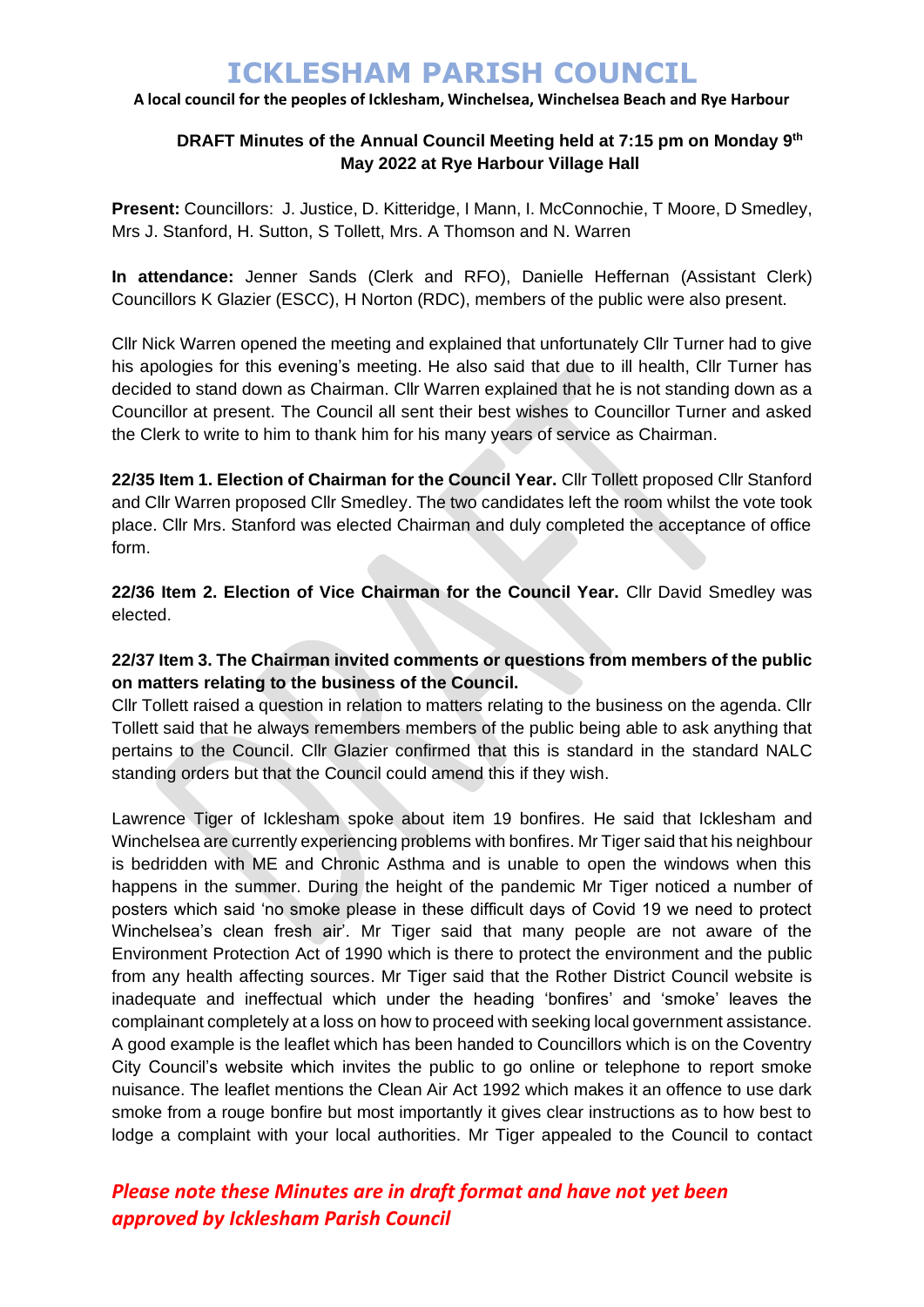### **A local council for the peoples of Icklesham, Winchelsea, Winchelsea Beach and Rye Harbour**

Rother District Council's Environmental Health Department to implement the Environmental Protection Act and to effectively enforce it throughout our communities.

# **22/38 Item 4. To receive reports and ask questions of the County and District Councillors.**

Cllr Glazier confirmed that he was attending the Annual Meeting of the County Council tomorrow where he as leader will be appointing his cabinet colleagues and all of the people to outside bodies. He said that the big issue that they will also cover is the assistance that they are co-ordinating with the Ukrainian Refugees. Cllr Glazier approved a letter today to go out to all of the Ukrainian visitors and their host families thanking them for everything they are doing. He urged everybody to get on the Government Ukraine system because there are two systems, one the Government is running and the other is friends and families and if you come in through friends and families you do not get the financial assistance. They lobbied Government because inevitably some of the placements break down and with the original scheme there was no provision for local intervention which meant they would have to go back on the waiting list and then find somewhere else to live. They now have a letter from a Minister saying that we can implement a local intervention. He said that there is an awful lot of work going on which will hopefully make the lives of those people much better. He said that roads continue to be a problem. Cllr Justice asked when Sea Road is going to be surfaced as it isn't on the information circulated by Highways. Cllr Glazier said that he has not seen the resurfacing programme for this year yet so what Cllr Justice has seen is probably the programme of works. Cllr Glazier said that he would look into this and said that he was assured that the top section of Sea Road down to the Co-Op would be done this year.

Cllr Norton mentioned the decision the Council made to only have one District Councillor to attend and speak when the Council was meeting in the ward they represent. He said that this means he would normally speak when the Council meets in Winchelsea and that he didn't feel he should speak on behalf of his colleague who represents Rye Harbour as she couldn't be here tonight. He said that Cllr Meir has provided us with a very comprehensive update from Rother District Council. Cllr Norton asked the Chairman to clarify how formalised the decision about Rother Councillors was. The Chairman said that she believed it was the previous Chairman who raised this as what we had suffered from in the past is District Councillors turning up, not having a lot to say or wanting to talk about an area that didn't affect Icklesham Parish Council. The Chairman confirmed that the Parish Council were happy for any District Councillors to attend.

### **22/39. Item 5. Apologies for absence.**

- **a)** Apologies received from Cllrs P Turner, Mrs. C Rice and P Osborne (RDC)
- **b)** Cllr Turner's reasons for absence were approved.

**22/40 Item 6. Disclosure of interests.** There were none.

# **22/41 Item 7. The Minutes of the Full Council Meeting on 14th March were approved and signed.**

### **Matters requiring a decision by the Council**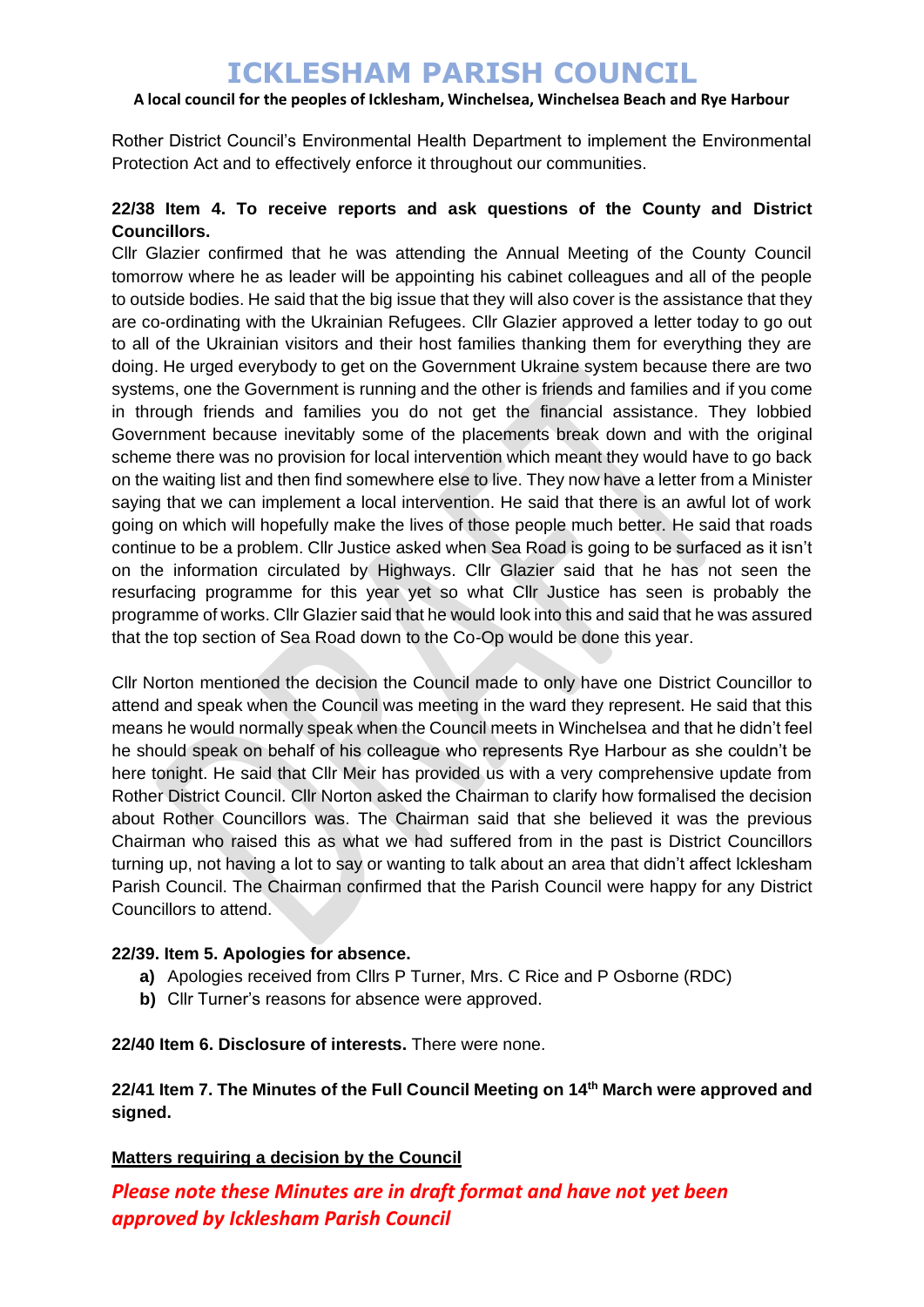**A local council for the peoples of Icklesham, Winchelsea, Winchelsea Beach and Rye Harbour**

**22/42 Item 8. To receive the External Audit report and Notice of Conclusion of Audit for 2020/21.** The report was noted.

**22/43 Item 9. To receive the Internal Audit report for 2021/22.** The report was noted.

### **22/44 Item 10. Annual Governance Statement for 2021/22. The following were resolved:**

- a. Annual Governance Statement 2021/22 the statement was approved confirming a sound system of internal controls, including arrangements for the preparation of the Accounting Statements.
- b. Accounting Statements 2021/22 the statements were approved including the summary of receipts and payments for the year and that they present fairly the financial position of the authority.
- c. Annual Return for the year ended  $31<sup>st</sup>$  March 2022 the Annual Return was approved and the Chairman and Clerk (and RFO) were authorised to sign.

**22/45 Item 11. Insurance.** The Clerk had received the following quotes for the meeting:-

- a) **Zurich -** £1,584.64 3 year long term agreement
- b) **Gallagher -** £2,951.01 3 year long term agreement

**RESOLVED:** it was agreed to accept the quote received from Zurich.

#### **22/46 Item 12. Financial Matters.**

- **a)** Bank Reconciliations for the end of the financial year Clerk seeks a Councillor who is not a signatory to conduct the final quarter end of year reconciliation and for Council to appoint a Councillor to verify these on a monthly basis. **RESOLVED: these were approved and Cllr Smedley agreed to verify these monthly.**
- **b)** To receive the list of items paid to date in March and April and items for payment to date. **RESOLVED: the payments were approved.**
- **c)** To receive Receipts and Payments report (budget vs actual). **RESOLVED: The report was approved.**
- **d)** To approve list of regular payments please note that all payments will be presented for scrutiny at ordinary meetings. **RESOLVED: the payments were approved.**
- **e)** To approve Clerk applying for debit card with £500 limit as per Financial Regulation 6.18. **RESOLVED: Approved.**

### **22/47 Item 13. Appointment of Committees and Working Groups. The following Committee memberships were resolved:**

Planning Committee – Cllrs J Justice, D Kitteridge, I McConnochie, T Moore, N Warren (Chairman) and Chairman and Vice Chairman Ex Officio

Staffing Committee - Cllrs I McConnochie, Mrs. C Rice, S Tollett and Chairman or Vice Chairman Ex Officio

Open Spaces Committee – Cllrs D Kitteridge, I Mann, D Smedley(Chairman) , H Sutton and Mrs A Thomson.

Allotments Committee – Cllrs D Kitteridge, I Mann, T Moore, C Rice and A Thomson (Chairman).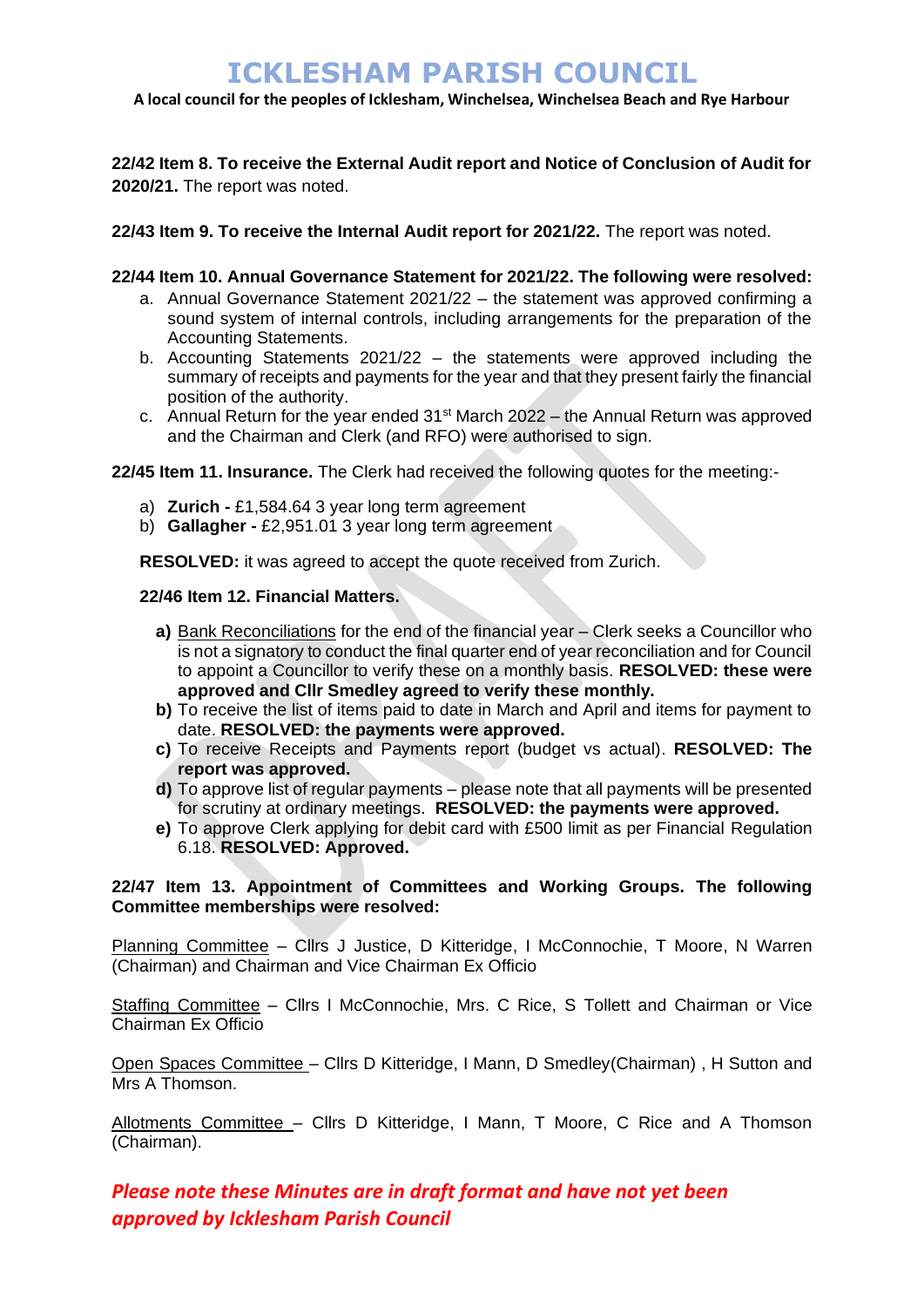### **A local council for the peoples of Icklesham, Winchelsea, Winchelsea Beach and Rye Harbour**

Media Working Group – Cllrs J Justice, Mrs. C Rice, Mrs. J Stanford and S Tollett.

Traffic Calming Working Group – 6 residents and 3 Councillors.

# **22/48 Item 14. Appointment to External Bodies and Groups. The Following was resolved:**

Rye Partnership — Chairman or Vice Chairman to vote as they considers proper

Rother Association of Local Councils — Chairman or Vice Chairman to vote as he considers proper.

Rye Harbour Nature Reserve — Cllr Ian Mann to vote as he considers proper.

Rye Harbour Village Hall Committee — Chairman to vote as she considers proper.

Winchelsea Little Shop Association – Chairman or Vice Chairman to vote as she/he considers proper.

Harbour of Rye Advisory Committee – The Chairman to vote as she considers proper.

ESALC — Cllr Thomson and Cllr McConnochie to vote as they consider proper.

Sussex Police Focus Group – Cllr Ian Mann to vote as he considers proper.

# **22/49 Item 15. Membership of external bodies.**

- a) East Sussex Association of Local Councils at an annual cost of £637.72. **approved**
- b) National Association of Local councils at an annual cost of £165.23 **approved**
- c) Action in Rural Sussex at an annual cost of £50.00 approx. **approved**
- d) Rother Association of Local Councils at an annual cost of £100.00 per annum (incl. parish online) **approved**
- e) Society of Local Council Clerks (subscription for Clerk) at an annual cost of £249. **approved**
- f) South East Employers at an annual costs of £248.40 including VAT. **approved**

**22/50 Item 16. Review of Governance Documents.** It was resolved to approve all as listed on the agenda and published on the website save for the Standing Orders which was deferred to the next meeting. Clerk is to look into the possibility of amending the Standing Orders to allow residents to ask questions for the next agenda at the beginning of the meeting.

### **22/51 Item 17. The Cheyney Almshouse Charity.**

Cllr Kitteridge has spoken to the Trustees about this. He is waiting for further information from them before confirming he is happy to become a trustee. **RESOLVED:** It was agreed to defer this item until Cllr Kitteridge has received further information.

**22/52 Item 18. To approve the Clerk purchasing replacement pads and batteries for Defibrillator at Winchelsea Beach Village Hall.** Approximately £150.00. **RESOLVED:** the purchase of the pads and batteries were approved.

**22/53 Item 19. Bonfires.** To consider the attached leaflet distributed by another Parish Council and to consider issuing a similar leaflet to residents. **RESOLVED:** Clerk is to contact Adams of Rye to obtain a quote for distributing a leaflet together with the newsletter. This can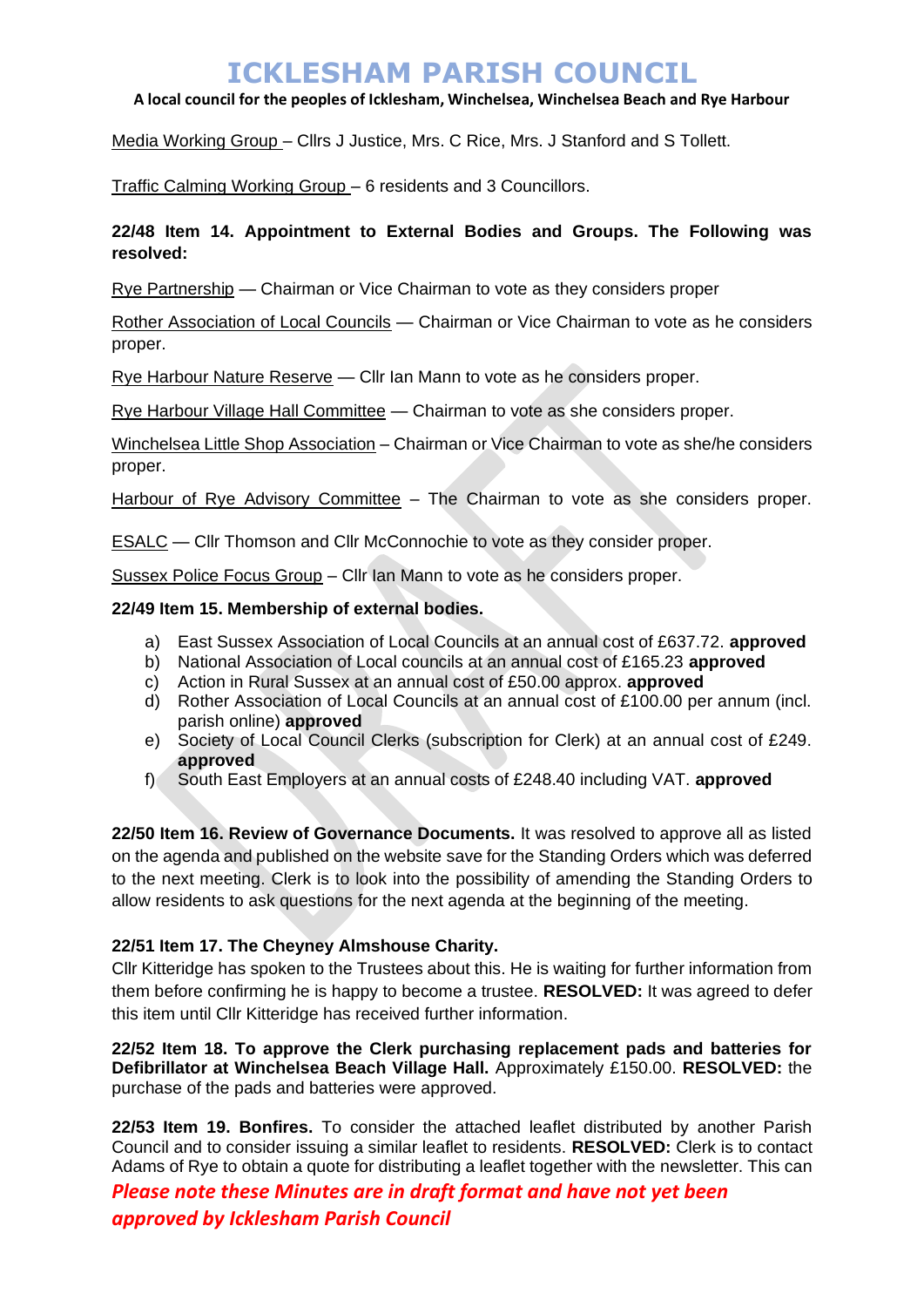## **A local council for the peoples of Icklesham, Winchelsea, Winchelsea Beach and Rye Harbour**

be agreed by Councillors via email. Clerk is to write to Rother Environmental Health with a copy of the leaflet when this is available.

#### **22/54 Item 20. Jubilee Field Pathway.**

Cllr Smedley had received an offer from a parent of a school child in Winchelsea to create a pathway between the newly installed gate and Jubilee Field. The parent has offered to do this at no cost to the Council. He owns a reputable firm. **RESOLVED:** the pathway was approved.

**22/55 Item 21. Replacement Baby Swing for Rye Harbour Toddlers Play Area (behind Rye Harbour Village Hall). RESOLVED:** it was agreed to accept the quote received from HAGS UK in the sum of £150 plus VAT. Clerk is also to write to Icklesham School regarding vandalism to Icklesham Recreation Ground.

### **Matters for Information or Noting**

**22/56 Item 22. Public Traffic Calming meeting has been arranged for Saturday 21st May 11.00 am at Winchelsea New Hall.** Lawrence Stringer from GTA Civils and Cllr Keith Glazier will be in attendance. **The meeting was noted.** 

#### **22/57 Item 23. Programme of Works.** Consider and update where necessary.

The programme of Works was noted. Cllr Justice noted that he and the Clerk met with Southern Water regarding an alternative location for the tankers to park up. Southern Water had wanted to put the tankers on the triangle of land opposite the Co-Op however this is unsuitable for various reasons. The two possible locations discussed at the meeting were on the grass verge outside Winchelsea Sands Caravan Park and behind the bus stop next to the village hall. If the tanker would be placed here it would involve purchasing a small part of the farm land and creating an area of hardstanding. Cllr Justice noted that this would be very useful to us when installing the bus shelter.

**22/58 Item 24. Annual Play Inspection Report.** The report was noted and the Assistant Clerk confirmed she is obtaining quotes for the flagged items. The Chairman commended the Assistant Clerk for how wonderful the fields looked and for all of her hard work dealing with the contractors..

#### **22/59 Item 25. Correspondence**

- a) **Email received asking to rent space in Rye Harbour Car Park for catering van.** Cllr Tollett said that we have had requests like this in the past and the stance of the Council has always been to say no. Councillors agreed that no business should run from there and that only film crews would be allowed to park when necessary.. **RESOLVED:** Clerk is to write to them and explain that the Council cannot agree to this.
- b) **Email received regarding a collision with Rye Harbour Car Park Barrier. RESOLVE:** Clerk is to respond to the complaint in line with insurers advice.

#### **22/60 Item 26. Reports from Councillors on meetings they have attended.**

The Chairman confirmed that she confirmed a HORAC meeting which she reported last meeting but she confirmed that we are now displaying the Harbour Master's report on our website for information.

Cllr Warren confirmed that the new Chairman had asked about the possibility of Councillors going to visit the new affordable housing in Icklesham. Cllr Warren confirmed that they are going to have a word with Hastoe to see if they can arrange one or two site visits. Cllr Warren confirmed he is attending a site visit tomorrow as part of the Community Land Trust.